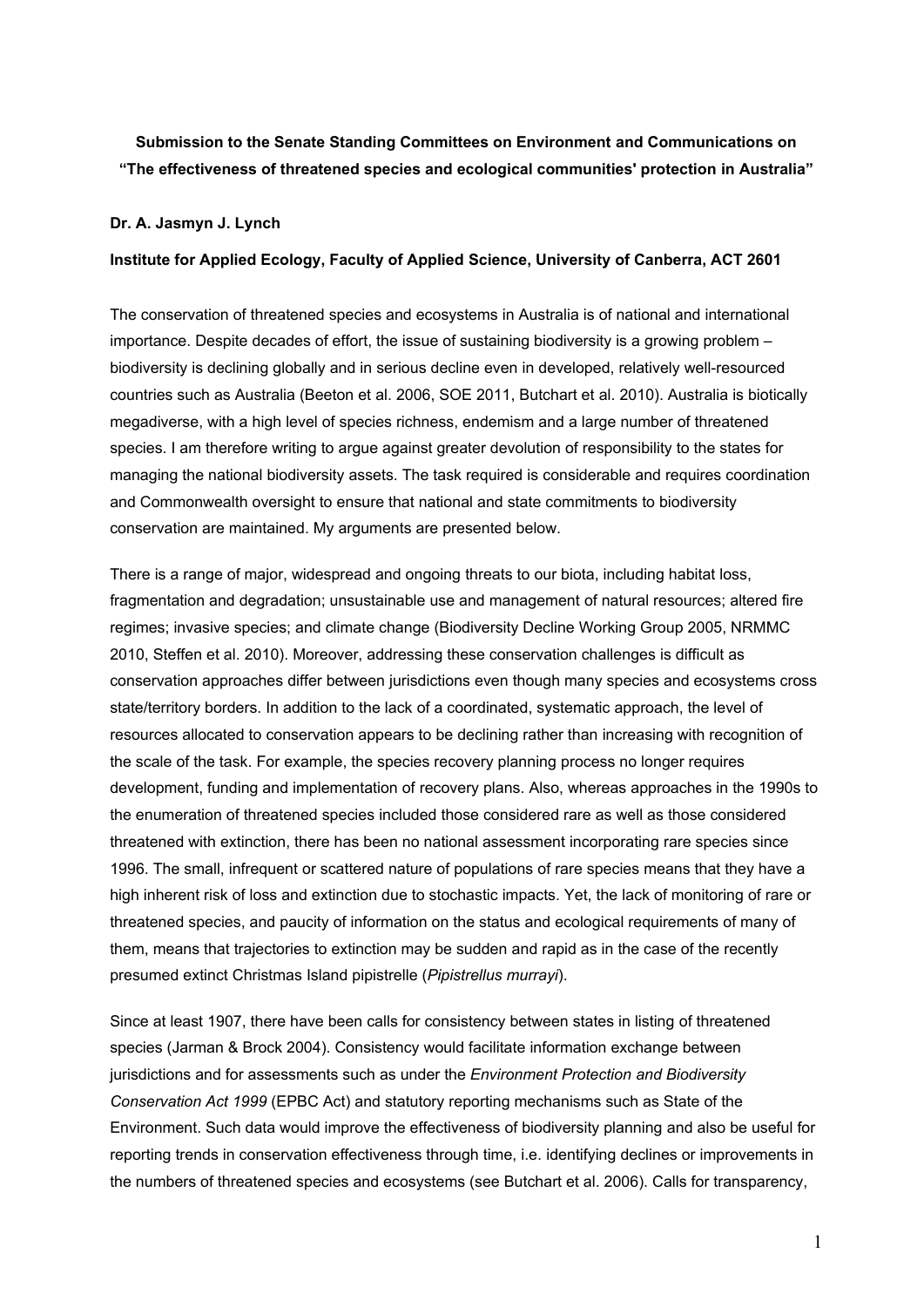scientific rigour, and use and sharing of best available information were made in the *Assessment of Australia's Terrestrial Biodiversity 2008* (DEWHA 2009) and in *Australia's Biodiversity Conservation Strategy 2010-2030* (NRMMC 2010).

In contrast, some proposals to simplify or streamline the process for addressing the conservation of threatened biota in Australia are likely to be more detrimental than effective. Suggestions that a single national list would suffice, rather than the current system of listings at state and national level, disregards the large size and diverse environments of this country and the consequent potential variability across the ranges of taxa in their ecology, genetic diversity and abundance. It also raises the complication of how to deal with taxa that are threatened in only part of their range rather than at the national level. Similarly, retention of the role of the Australian Government in administering the EPBC Act is a necessary counter to state governments that may prioritise socio-economic concerns. Australia has committed to conserve our megadiverse biota internationally and through national policy and legislation; through ratification of the 1992 international Convention on Biological Diversity, through development of the national strategy for ecological sustainable development also in 1992, the national biodiversity conservation strategy for 2010-2030, and under the *Environment Protection and Biodiversity Conservation Act 1999*, our primary legal framework for protecting nationally and internationally important flora, fauna and ecological communities. In addition, all states and territories have similar policies, legislation and documented commitments.

Achieving consistency in the process and protocols for listing of threatened species and ecosystems, nevertheless, is not straightforward. Currently, although most Australian authorities claim to use the IUCN Red List categories and criteria for extinction risk to categorise taxa at risk of extinction, the various jurisdictions are inconsistent and variable in applying the categories and criteria, and have inconsistent approaches to data deficiency, transparency and accountability (Lynch in prep.).

There is thus a need for greater consistency and a coordinated approach to species conservation at national to regional levels, through:

- maintenance of national and state assessments of threatened biota
- a coordinated, systematic approach to conservation with nesting of integrated regional planning and reporting within national and state/territory frameworks
- a more comprehensive and transparent approach to categorisation and listing of threatened biota, including assessment of rare/ near threatened species and taxa for which the data are deficient
- stronger adherence to the IUCN categories, criteria and guidelines
- development of dynamic databases and geographic information systems of species information and threatening processes
- standardised reporting to facilitate systematic cross-evaluation and scaling-up of data.